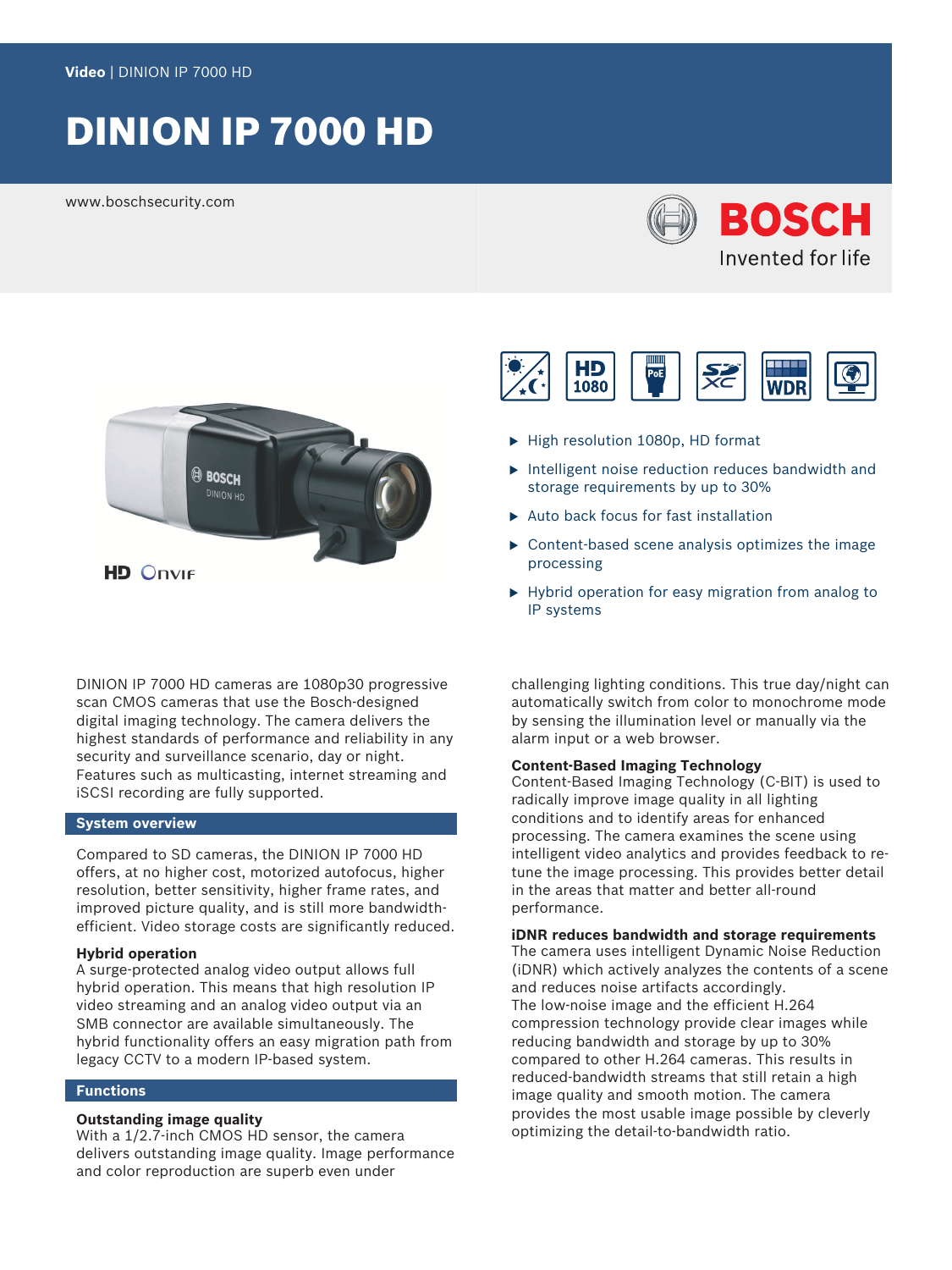Area-based encoding is another feature which reduces bandwidth. Compression parameters for up to eight user-definable regions can be set. This allows uninteresting regions to be highly compressed, leaving more bandwidth for important parts of the scene. The average typical optimized bandwidth in kbits/s for various image rates is shown in the table:

| <b>IPS</b>     | 1080p | 720 <sub>p</sub> | 480 <sub>p</sub> |
|----------------|-------|------------------|------------------|
| 30             | 1600  | 1200             | 600              |
| 15             | 1274  | 955              | 478              |
| 12             | 1169  | 877              | 438              |
| 5              | 757   | 568              | 284              |
| $\mathfrak{D}$ | 326   | 245              | 122              |

### **Multiple streams**

The innovative multi-streaming feature delivers various H.264 streams together with an M‑JPEG stream. These streams facilitate bandwidth-efficient viewing and recording as well as integration with third-party video management systems.

An upright mode can be selected for the second stream. In this mode an image of 400 x 720 (9:16 aspect ratio) is cropped from the full sensor image. When the scene to be monitored is suitable to this mode, the bandwidth and storage requirements are reduced.

### **Regions of interest and E-PTZ**

Regions of Interest (ROI) can be user defined. The remote E-PTZ (Electronic Pan, Tilt and Zoom) controls allow you to select specific areas of the parent image. These regions produce separate streams for remote viewing and recording. These streams, together with the main stream, allow the operator to separately monitor the most interesting part of a scene while still retaining situational awareness.

For IVA cameras, the Intelligent tracker can also follow objects within the defined regions of interest. The Intelligent tracker can autonomously detect and track moving objects or the user can click on an object which the Intelligent tracker will then follow.

### **Simple set-up**

The camera has a very intuitive user interface that allows fast and easy configuration. Six configurable user modes are provided with the best settings for a variety of applications:

- Indoor general day-to-night changes without sun highlights and street lighting
- Outdoor general day-to-night changes with sun highlights and street lighting
- Motion monitoring traffic or fast moving objects; motion artifacts are minimized
- Lowlight optimized for sufficient details at low light.
- BLC for people moving in front of a bright background
- Vibrant enhanced contrast, sharpness and saturation

### **Storage management**

Recording management can be controlled by the Bosch Video Recording Manager (VRM) or the camera can use iSCSI targets directly without any recording software.

### **Edge recording**

The MicroSD card slot supports up to 2 TB of storage capacity. A microSD card can be used for local alarm recording. Pre-alarm recording in RAM reduces recording bandwidth on the network, or  $-$  if microSD card recording is used — extends the effective life of the storage medium.

### **Video analytics**

With built-in video content analysis, the camera reinforces the Intelligence-at-the-Edge concept where edge devices become increasingly intelligent. The MOTION+ video motion analysis system that is built into all camera versions is the perfect solution for applications where standard video content analysis features are required.

The IVA version of the camera uses the latest generation of the Bosch Intelligent Video Analysis (IVA) software. This IVA system is the guard-assistant system of choice when reliable indoor or outdoor video analytics is needed. The state-of-the-art system reliably detects, tracks, and analyzes moving objects while suppressing unwanted alarms from spurious sources in the image.

The face detection feature detects faces in the scene and forwards a high quality JPEG image of the best shot of each face when the face disappears from the scene.

Retrospective forensic search capabilities are available remotely from the web browser or the Bosch Video Client.

### **Cloud-based services**

The camera supports time-based or alarm-based JPEG posting to four different accounts. These accounts can address FTP servers or cloud-based storage facilities (for example, Dropbox). Video clips or JPEG images can also be exported to these accounts. Alarms can be set up to trigger an e-mail or SMS notification so you are always aware of abnormal events.

### **Access security**

Password protection with three levels and 802.1x authentication is supported. To secure Web browser access, use HTTPS with a SSL certificate stored in the camera. The video and audio communication channels can be independently AES encrypted with 128-bit keys by installing the optional encryption site license.

### **Complete viewing software**

There are many ways to access the camera's features: using a web browser, with the Bosch Video Management System, with the Bosch Recording System, with the free-of-charge Bosch Video Client, or with the video security mobile App.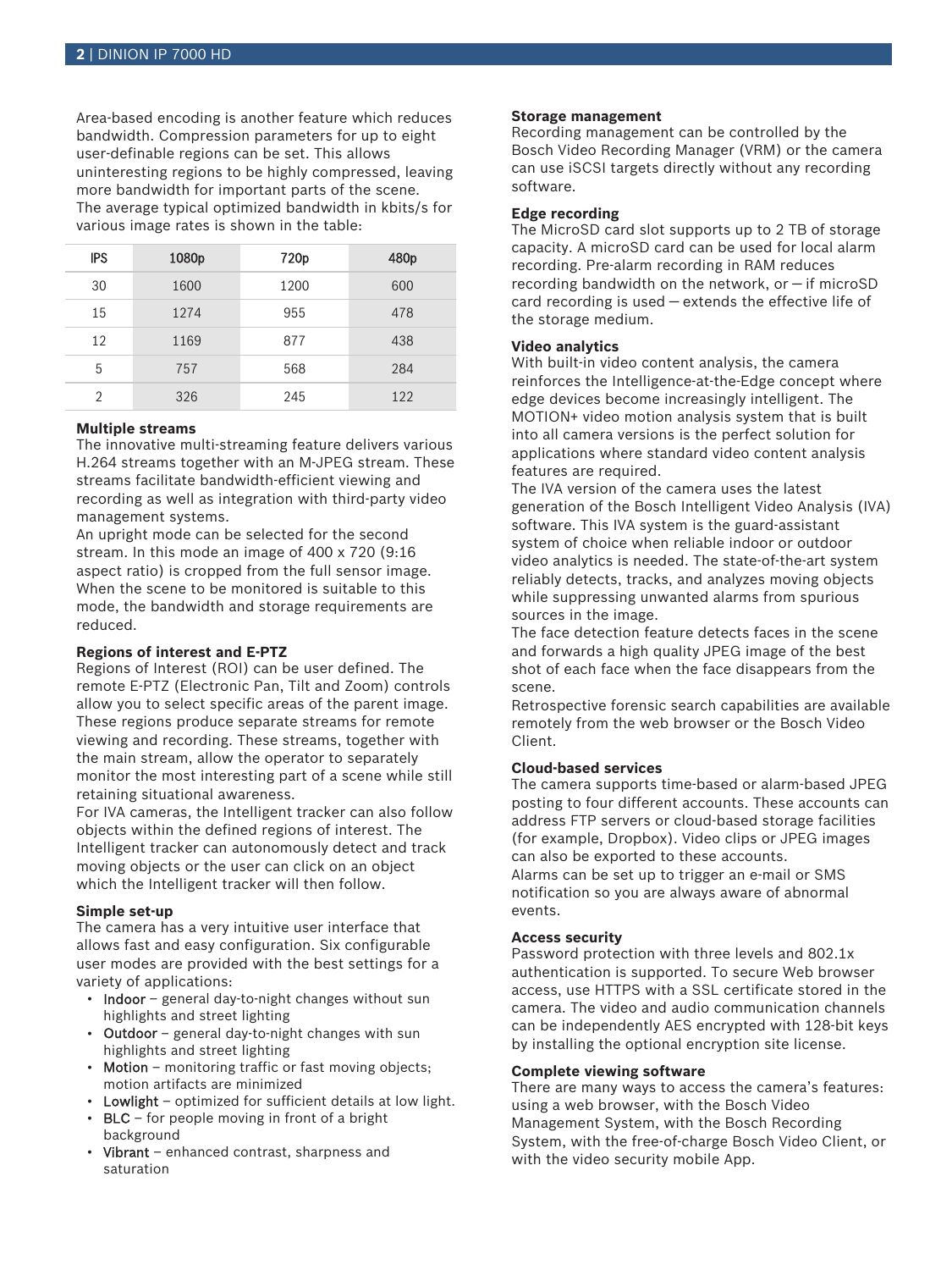The Bosch Video Client PC surveillance software offers a user-friendly interface to support easy installation and configuration. It also provides easy live viewing of multiple cameras, playback, forensic search and export.

### **Video security App**

The Bosch video security mobile App has been developed to enable Anywhere access to HD surveillance images allowing you to view live images from any location. The App is designed to give you complete control of all your cameras, from panning and tilting to zoom and focus functions. It's like taking your control room with you.

This App, together with the separately available Bosch transcoder, will allow you to fully utilize our dynamic transcoding features so you can play back images even over low-bandwidth connections.

### **System integration**

The camera conforms to the ONVIF (Open Network Video Interface Forum) Profile S specification. This guarantees interoperability between network video products regardless of manufacturer. For trouble-free network cabling, the camera supports Auto-MDIX which allows the use of straight or cross-over cables. Third-party integrators can easily access the internal feature set of the camera for integration into large projects. Visit the Bosch Integration Partner Program (IPP) website (ipp.boschsecurity.com) for more information.

### **True day/night switching**

The camera incorporates mechanical filter technology for vivid daytime color and exceptional night-time imaging while maintaining sharp focus under all lighting conditions.

### **Easy installation**

Power for the camera can be supplied via a Powerover-Ethernet compliant network cable connection. With this configuration, only a single cable connection is required to view, power, and control the camera. Using PoE makes installation easier and more costeffective, as cameras do not require a local power source.

The camera can also be supplied with power from +12 VDC/24 VAC power supplies. To increase system reliability, the camera can be simultaneously connected to both PoE and +12 VDC/24 VAC supplies. Additionally, uninterruptible power supplies (UPS) can be used, which will allow continuous operation, even during a power failure.

The auto-focus lens wizard makes it easy for an installer to accurately focus the camera for both day and night operation. The wizard is activated from the web browser or from the on-board camera push button making it easy to choose the workflow that suits best. The automatic motorized back focus adjustment with 1:1 pixel mapping ensures the camera is always focused accurately.

### **Typical applications**

- Retail, banks
- Stadiums
- Schools
- Care facilities
- Traffic monitoring (air, land and sea)
- Hotels, bars and nightclubs
- Commercial and government buildings
- City surveillance and safety
- Border control

### **Certifications and approvals**

### **HD standards**

Complies with the SMPTE 274M-2008 Standard in:

- Resolution: 1920x1080
- Scan: Progressive
- Color representation: complies with ITU-R BT.709
- Aspect ratio: 16:9
- Frame rate: 25 and 30 frames/s

Complies with the 296M-2001 Standard in:

- Resolution: 1280x720
- Scan: Progressive
- Color representation: complies with ITU-R BT.709
- Aspect ratio: 16:9
- Frame rate: 25 and 30 frames/s

| angar |  |
|-------|--|
|-------|--|

| <b>Fmission</b>      | <b>FN55022 Class B</b><br>FCC Part 15, class B                             |
|----------------------|----------------------------------------------------------------------------|
| Immunity             | EN50130-4 (PoE, +12 VDC, 24 VAC)*<br>FN50121-4                             |
| Safety               | FN60950-1<br>UL60950-1 (2nd edition)<br>CAN/CSA-C 22.2 No. 60950-1         |
| Vibration            | Camera with lens as per IEC60068-2-6 (5 m/s <sup>2</sup> ,<br>operational) |
| ONVIF<br>conformance | EN 50132-5-2: IEC 62676-2-3                                                |

\* Chapters 7 and 8 (mains voltage supply requirement) are not applicable to the camera. However, if the system in which this camera is used needs to comply with this standard, then any power supplies used must comply with this standard.

| <b>Region</b> | <b>Certification</b> |
|---------------|----------------------|
| Europe        | <b>CE</b>            |
| <b>USA</b>    | UL                   |
| Canada        | <b>ULC</b>           |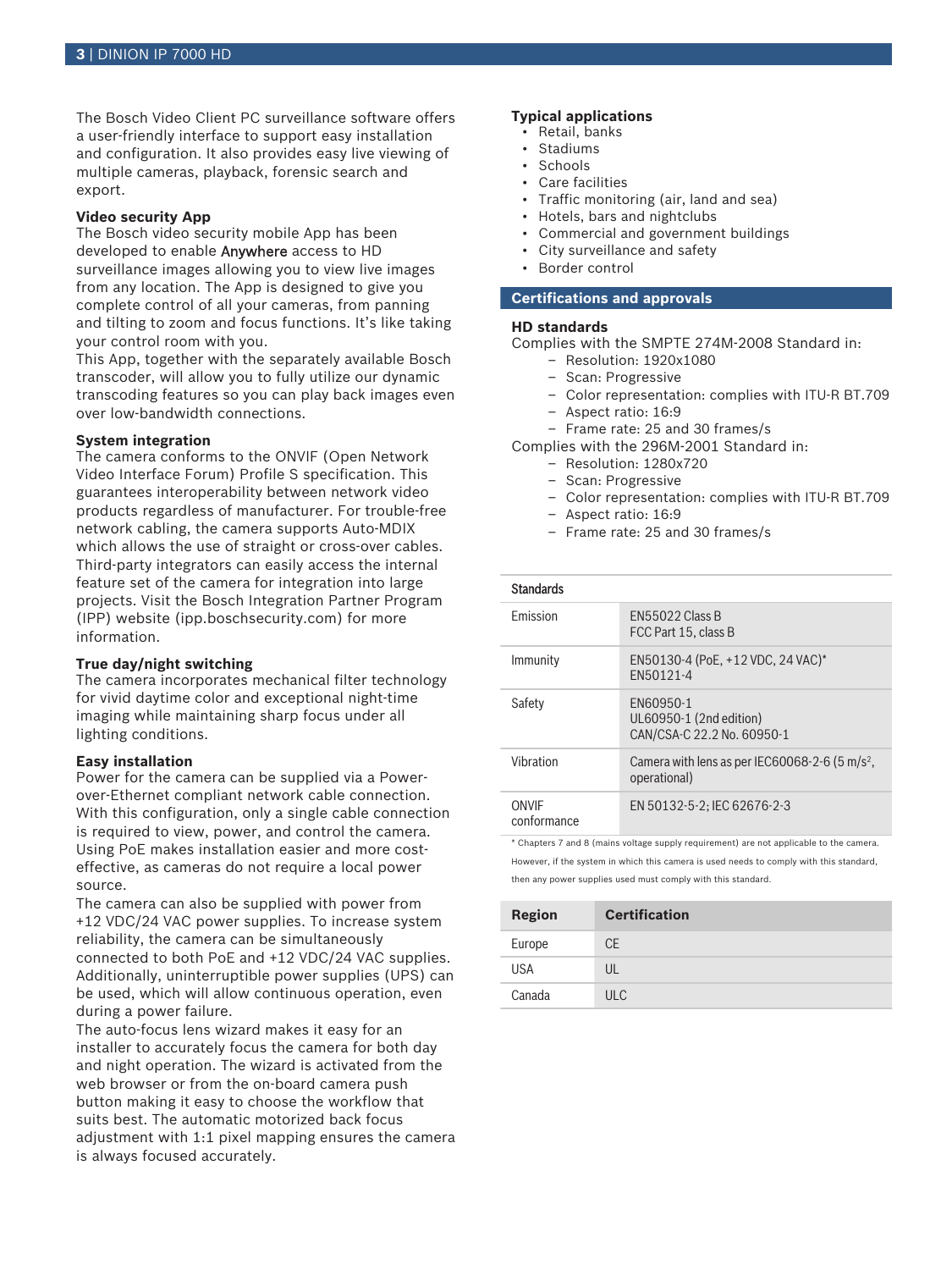## **Installation/configuration notes**

## **Controls**



|   | Data (RS485/422/232)        | 6  | Reset button         |
|---|-----------------------------|----|----------------------|
|   | Alarm in, relay out         | 7  | Video out            |
| 3 | 10/100 Base-T Fast Ethernet | 8  | Power supply input   |
|   | MicroSD card slot           | 9  | Farth                |
| 5 | Menu button                 | 10 | Audio in / Audio out |

## **Dimensions**







 $mm$  (in)

### **Technical specifications**

| Power                  |                                                                                                  |
|------------------------|--------------------------------------------------------------------------------------------------|
| Power Supply           | 24 VAC 50/60 Hz<br>$12$ VDC<br>Power-over-Ethernet 48 VDC nominal                                |
| Current<br>Consumption | 400 mA   500 mA IVA (12 VDC)<br>350 mA   450 mA IVA (24 VAC)<br>150 mA   175 mA IVA (PoE 48 VDC) |

| Power                         |                                                                                                                            |  |
|-------------------------------|----------------------------------------------------------------------------------------------------------------------------|--|
| <b>Power Consumption</b>      | 4.8 W   6 W IVA (12 VDC)<br>8.4 W   10.8 W IVA (24 VAC)<br>7.2 W   8.4 W IVA (PoE 48 VDC)                                  |  |
| PoE                           | IEEE 802.3af (802.3at Type 1)                                                                                              |  |
| Sensor                        |                                                                                                                            |  |
| <b>Type</b>                   | 1/2.7-inch CMOS                                                                                                            |  |
| Pixels                        | 1952 x 1092 (2.03MP)                                                                                                       |  |
| Video performance             |                                                                                                                            |  |
|                               | Sensitivity - (3200K, reflectivity 89%, F1.2, 30IRE)                                                                       |  |
| Color                         | $0.22$ lx $(0.022$ fc)                                                                                                     |  |
| Mono                          | $0.05$ lx $(0.005$ fc)                                                                                                     |  |
| Dynamic range                 | 76 dB Wide Dynamic Range (WDR)                                                                                             |  |
| Video streaming               |                                                                                                                            |  |
| Video compression             | H.264 (MP); M-JPEG                                                                                                         |  |
| Streaming                     | Multiple configurable streams in H.264 and M-<br>JPEG, configurable frame rate and bandwidth.<br>Regions of Interest (ROI) |  |
| Overall IP Delay              | Min. 120 ms, Max. 240 ms                                                                                                   |  |
| <b>GOP structure</b>          | IP, IBP, IBBP                                                                                                              |  |
| Encoding interval             | 1 to 30 (25) ips                                                                                                           |  |
| Resolutions (H x V)           |                                                                                                                            |  |
| 1080pHD<br>$\bullet$          | 1920 x 1080                                                                                                                |  |
| 960p HD 4:3<br>٠<br>(cropped) | 1280 x 960                                                                                                                 |  |
| 720p HD<br>٠                  | 1280 x 720                                                                                                                 |  |
| Upright 9:16<br>(cropped)     | 400 x 720                                                                                                                  |  |
| D1 4:3<br>(cropped)           | 704 x 480                                                                                                                  |  |
| 480p SD<br>٠                  | Encoding: 704 x 480;<br>Displayed: 854 x 480                                                                               |  |
| 432p SD<br>۰                  | 768 x 432                                                                                                                  |  |
| 288p SD                       | 512 x 288                                                                                                                  |  |
| 240p SD                       | Encoding: 352 x 240;<br>Displayed: 432 x 240                                                                               |  |
| 144p SD<br>$\bullet$          | 256 x 144                                                                                                                  |  |
| Video functions               |                                                                                                                            |  |
| Day/Night                     | Color, Mono, Auto                                                                                                          |  |
| <b>White Balance</b>          | ATW (2500 to 10000K), ATWhold and<br>manual                                                                                |  |
|                               |                                                                                                                            |  |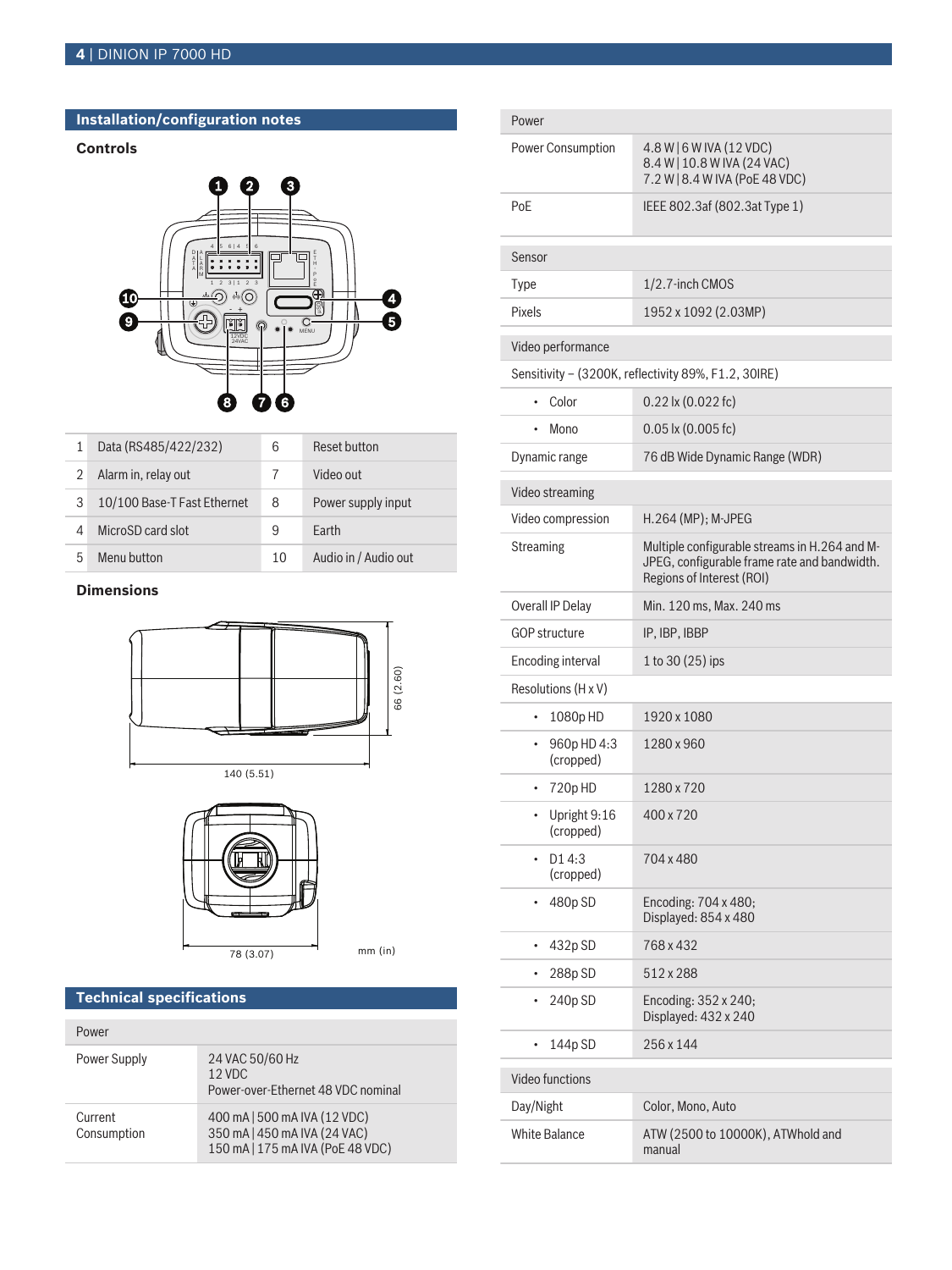| Video functions                    |                                                                                                                     |  |
|------------------------------------|---------------------------------------------------------------------------------------------------------------------|--|
| Shutter                            | Automatic Electronic Shutter (AES)<br>Fixed (1/30 [1/25] to 1/15000) selectable<br>Default shutter                  |  |
| <b>Backlight</b><br>compensation   | Off, Auto                                                                                                           |  |
| Contrast<br>enhancement            | On/off                                                                                                              |  |
| Sharpness                          | Sharpness enhancement level selectable                                                                              |  |
| <b>Privacy Masking</b>             | Four independent areas, fully programmable                                                                          |  |
| Video Motion<br>Analysis           | Motion+ or IVA option                                                                                               |  |
| Audio streaming                    |                                                                                                                     |  |
| <b>Audio Streaming</b>             | Full duplex / half duplex                                                                                           |  |
| Signal-to-noise ratio              | $> 50$ dB                                                                                                           |  |
| Audio compression                  | AAC-LC, G.711, L16 (live and recording)                                                                             |  |
| Input/output                       |                                                                                                                     |  |
| Analog video out                   | CVBS (PAL/NTSC), 1 Vpp, SMB, 75 Ohm<br>(surge protected)                                                            |  |
| Analog video aspect<br>ratio       | 4:3 letterbox, 4:3 cropped, or 16:9 mode                                                                            |  |
| Audio                              | 1 x mono line in, 1 x mono line out                                                                                 |  |
| connector<br>$\bullet$             | 3.5 mm stereo jack                                                                                                  |  |
| signal line in<br>$\bullet$        | 12 kOhm typical, 1 Vrms max                                                                                         |  |
| signal line out<br>$\bullet$       | 1 Vrms at 1.5 kOhm typical,                                                                                         |  |
| Alarm                              | 2 inputs                                                                                                            |  |
| connector<br>$\bullet$             | Clamp (non-isolated closing contact)                                                                                |  |
| activation<br>$\bullet$<br>voltage | $+5$ VDC to $+40$ VDC<br>(+3.3 VDC with DC-coupled 22 kOhm pull-up<br>resistor)                                     |  |
| Relay                              | 1 output                                                                                                            |  |
| connector<br>$\bullet$             | Clamp                                                                                                               |  |
| voltage<br>٠                       | 30 VAC or +40 VDC<br>Maximum 0.5 A continuous, 10VA                                                                 |  |
| Data port                          | RS-232/422/485                                                                                                      |  |
| Local storage                      |                                                                                                                     |  |
| <b>Internal RAM</b>                | 10 s pre-alarm recording                                                                                            |  |
| Memory card slot                   | Supports up to 32 GB SDHC / 2 TB SDXC<br>card. (An SD card of Class 6 or higher is<br>recommended for HD recording) |  |
| Recording                          | Continuous recording, ring recording. alarm/<br>events/schedule recording                                           |  |

| Network                                      |                                                                                                                                                                                                                                                                     |
|----------------------------------------------|---------------------------------------------------------------------------------------------------------------------------------------------------------------------------------------------------------------------------------------------------------------------|
| Protocols                                    | IPv4, IPv6, UDP, TCP, HTTP, HTTPS, RTP/<br>RTCP, IGMP V2/V3, ICMP, ICMPv6, RTSP,<br>FTP, Telnet, ARP, DHCP, SNTP, SNMP (V1,<br>MIB-II), 802.1x, DNS, DNSv6, DDNS, SMTP,<br>iSCSI, UPnP (SSDP), DiffServ (QoS), LLDP,<br>SOAP, Dropbox, CHAP, Digest Authentication. |
| Encryption                                   | TLS 1.0, SSL, DES, 3DES, AES (optional)                                                                                                                                                                                                                             |
| Ethernet                                     | 10/100 Base-T, auto-sensing, half/full duplex                                                                                                                                                                                                                       |
| Ethernet connector                           | <b>RJ45</b>                                                                                                                                                                                                                                                         |
| Connectivity                                 | <b>ONVIF Profile S, Auto-MDIX</b>                                                                                                                                                                                                                                   |
| Software                                     |                                                                                                                                                                                                                                                                     |
| Unit Configuration                           | Via web browser or Configuration Manager                                                                                                                                                                                                                            |
| Firmware update                              | Remotely programmable                                                                                                                                                                                                                                               |
| Software viewer                              | <b>Bosch Video Client</b>                                                                                                                                                                                                                                           |
| Optical                                      |                                                                                                                                                                                                                                                                     |
| Lens mount                                   | CS mount (C-mount with adapter ring)                                                                                                                                                                                                                                |
| Lens connector                               | Standard 4-pin DC-iris connector                                                                                                                                                                                                                                    |
| Lens Types                                   | Manual and DC-Iris auto-detect with override<br>DC-iris drive: max, 50 mA continuous                                                                                                                                                                                |
| Lens Controls                                | Wizard from web page or camera button                                                                                                                                                                                                                               |
| Mechanical                                   |                                                                                                                                                                                                                                                                     |
| <b>Dimensions</b><br>$(W \times H \times L)$ | 78 x 66 x 140 mm (3.07 x 2.6 x 5.52 inch)<br>without lens                                                                                                                                                                                                           |
| Weight                                       | $690 g (1.52 lb)$ without lens                                                                                                                                                                                                                                      |
| Color                                        | <b>RAL 9007 Metallic Titanium</b>                                                                                                                                                                                                                                   |
| <b>Tripod Mount</b>                          | Bottom (isolated) and top 1/4-inch 20 UNC                                                                                                                                                                                                                           |
| Environmental                                |                                                                                                                                                                                                                                                                     |
| Operating<br>Temperature                     | $-20^{\circ}$ C to $+55^{\circ}$ C ( $-4^{\circ}$ F to $131^{\circ}$ F)                                                                                                                                                                                             |
| Operating<br>Temperature (IVA)               | $-20^{\circ}$ C to $+50^{\circ}$ C ( $-4^{\circ}$ F to $122^{\circ}$ F)                                                                                                                                                                                             |
| <b>Storage Temperature</b>                   | $-30^{\circ}$ C to $+70^{\circ}$ C ( $-22^{\circ}$ F to $+158^{\circ}$ F)                                                                                                                                                                                           |
| <b>Operating Humidity</b>                    | 20% to 93% RH                                                                                                                                                                                                                                                       |
| <b>Storage Humidity</b>                      | up to 98% RH                                                                                                                                                                                                                                                        |
|                                              |                                                                                                                                                                                                                                                                     |

### **Ordering information**

### **DINION IP 7000 HD**

High-performance IP box camera for intelligent HD surveillance. Hybrid IP/Analog; 1080p30; PoE; iDNR; ROI; day/night; H.264 quad-streaming; free viewing Apps; cloud services; audio/motion detection; MOTION +

Order number **NBN-71022-B**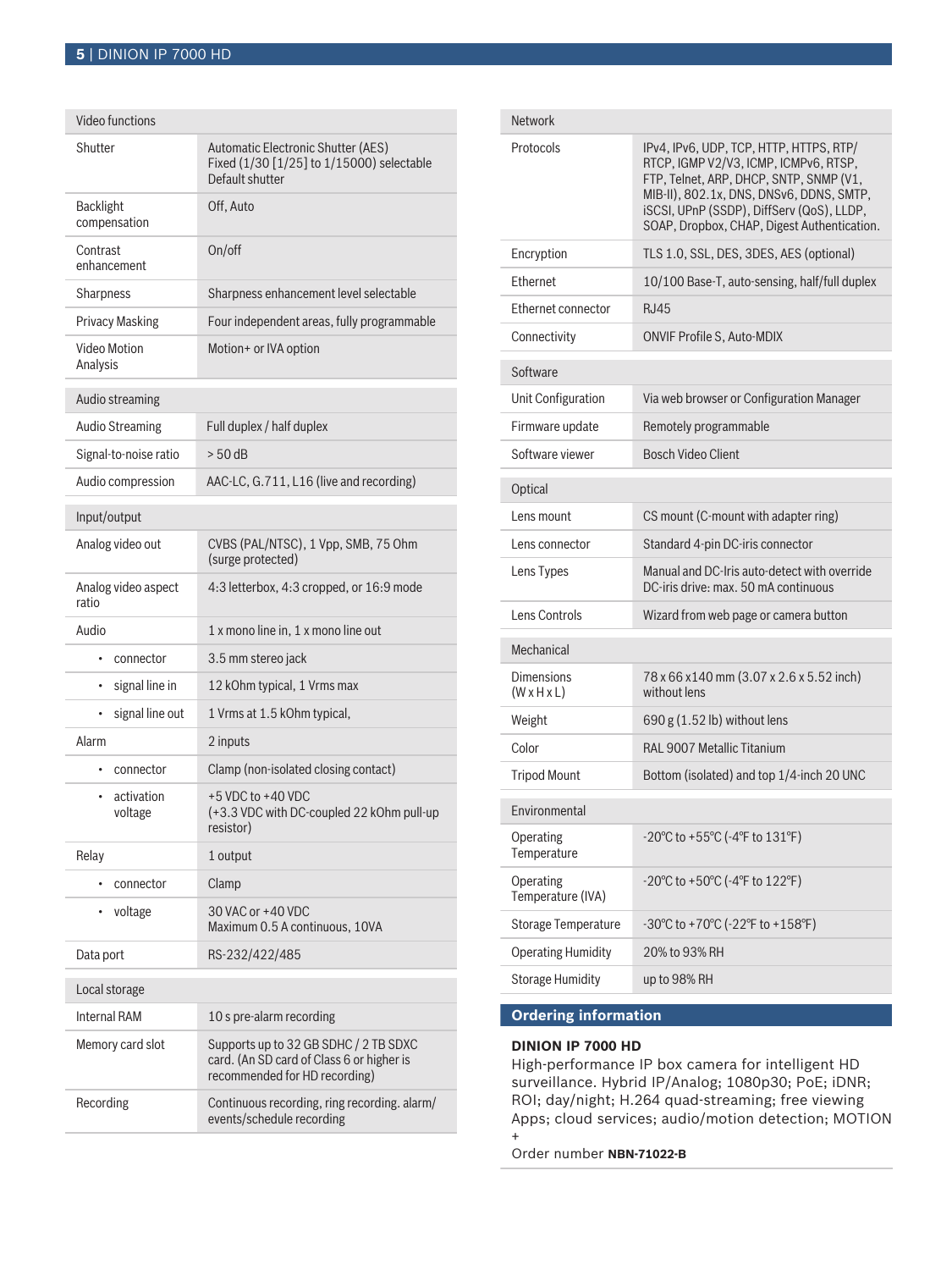### **DINION IP 7000 HD**

High-performance IP box camera for intelligent HD surveillance. Hybrid IP/Analog; 1080p30; PoE; iDNR; ROI; day/night; H.264 quad-streaming; free viewing Apps; cloud services; audio/motion detection; IVA Order number **NBN-71022-BA**

### **Accessories**

### **Varifocal SR Megapixel Lens**

Rugged varifocal SR megapixel IR corrected lens. 1/2.5" sensor; CS-mount; 4-pin SR-iris; 5 MP; 9 to 40 mm; F1.5 to F8 Order number **LVF-5005C-S0940**

### **Varifocal SR Megapixel Lens**

Rugged varifocal SR megapixel lens. 1/2" sensor; Cmount; 4-pin SR-iris; 3 MP; 3.8 to 13 mm; F1.4 to F8 Order number **LVF-5003N-S3813**

### **Varifocal SR Megapixel Lens**

Rugged varifocal SR megapixel IR corrected lens. 1/2.5" sensor; CS-mount; 4-pin SR-iris; 5 MP; 1.8 to 3 mm; F1.8 to F8 Order number **LVF-5005C-S1803**

### **S1374 Adapter**

Adapter to convert C mount lens to CS mount camera Order number **S1374**

### **UPA-2410-60 Power Supply**

Power supply. 120 VAC, 60 Hz; 24 VAC, 10 VA Out Order number **UPA-2410-60**

### **UPA-2430-60 Power Supply**

Power supply for camera. 120 VAC, 60 Hz; 24 VAC, 30 VA Out Order number **UPA-2430-60**

#### **Monitor Cable SMB 0.3M**

Analog monitor cable SMB (female) to BNC (female). 0.3 meter Order number **NBN-MCSMB-03M**

#### **Monitor Cable SMB 3.0M**

Analog monitor cable SMB (female) to BNC (male). 3 meter Order number **NBN-MCSMB-30M**

### **VJT-XTCXF**

Dynamic transcoder to enable HD video viewing. HD1080; IVA; H.264 streaming; web interface Order number **VJT-XTCXF**

### **Software Options**

### **BVIP AES 128 Bit Encryption**

Single installation licence for BVIP AES 128-bit encryption site. Enables encrypted communication between BVIP devices and management stations. Order number **MVS-FENC-AES**